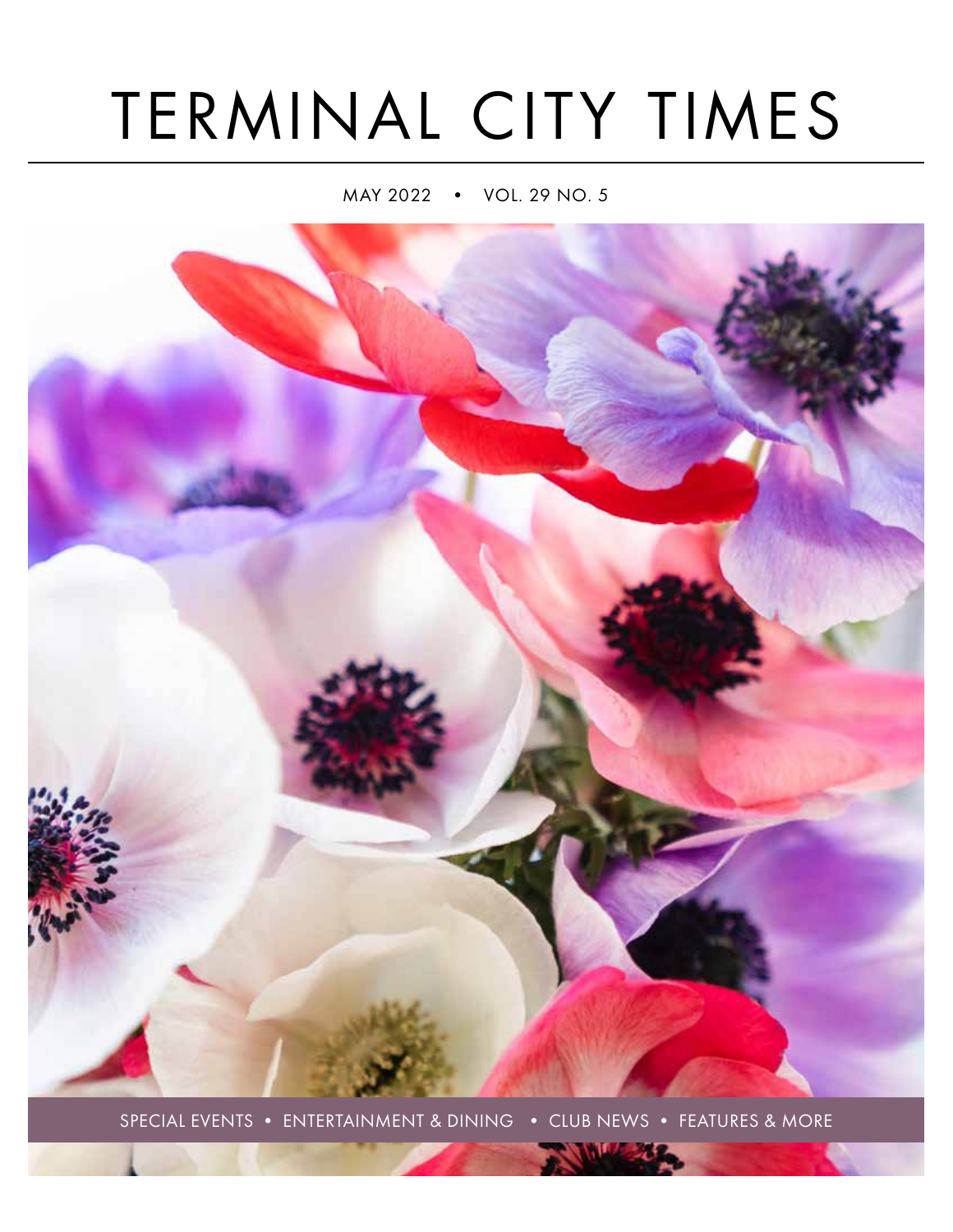# **May** AT A GLANCE

# **contact**

### **837 WEST HASTINGS STREET** VANCOUVER, BC

V6C 1B6, CANADA

| call | 604 681 4121 |
|------|--------------|
| text | 604 200 2279 |
| web  | TCCLUB.COM   |

*d* terminalcityclub **a** @tcclub **The Terminal City Club** 

| <b>Member Services</b>  | 604 681 4121 |
|-------------------------|--------------|
| <b>Membership Sales</b> | 604 488 8647 |
| <b>Billing</b>          | 604 488 8607 |
| Catering                | 604 488 8605 |
| Weddings                | 604 488 8629 |
| <b>Lions Pub</b>        | 604 488 8602 |
| <b>Fitness Centre</b>   | 604 488 8622 |

# **hours**

## **MEMBER SERVICES (FRONT DESK)**

| Monday – Friday   | 6 a.m. – 8 p.m.    |
|-------------------|--------------------|
| Saturday & Sunday | 7 a.m. - 7:30 p.m. |

# **MEMBERS' LOUNGE**

| Monday – Friday       | $8$ a.m. $-$ 11 p.m.   |
|-----------------------|------------------------|
| <b>Coffee Service</b> | $8a.m. - 9a.m.$        |
| Saturday & Sunday     | $8$ a.m. $-$ 11 p.m.   |
| <b>Coffee Service</b> | $8$ a.m. $-11:30$ a.m. |

# **LIONS PUB**

| Monday - Wednesday  | $11$ a.m. $-10$ p.m.   |
|---------------------|------------------------|
| Kitchen             | $11$ a.m. $-8$ p.m.    |
| Thursday – Saturday | $11$ a.m. $-11$ p.m.   |
| Kitchen             | $11$ a.m. $-8:30$ p.m. |
| Sunday              | <b>CLOSED</b>          |

## **THE GRILL (IN CUVÉE/1892)**

| Monday - Friday                  | 11 a.m. – 9 p.m.       |  |  |
|----------------------------------|------------------------|--|--|
| Coffee                           | $7$ a.m. $-$ 8 a.m.    |  |  |
| Breakfast                        | $8$ a.m. $-10:30$ a.m. |  |  |
| All Day Menu<br>11 a.m. – 9 p.m. |                        |  |  |
| Saturday & Sunday                |                        |  |  |
| Coffee                           | 8 a.m. – 9 p.m.        |  |  |
| <b>Brunch</b>                    | 9 a.m. - 2:30 p.m.     |  |  |
| All Day Menu                     | $3 p.m. - 9 p.m.$      |  |  |

# **FITNESS CENTRE**

| Monday – Friday   | 6 a.m. $-10$ p.m. |
|-------------------|-------------------|
| Saturday & Sunday | 7 a.m. – 8 p.m.   |

ERMINAL CITY CLUB

## **MAY 5** WINEMAKER'S DINNER Phantom Creek Estates **MAY 8** MOTHER'S DAY FAMILY BUFFET

**MAY 10** TCC SALON Social Isolation & Community

- **MAY 11** WINE TASTING Spring/Summer By-The-Glass **Tasting**
- **MAY 18** MONTHLY MEMBERS' WINE TASTING
- **MAY 19** MEMBERS' NETWORKING LUNCH

TCC SALON The Trials and Joys of Retirement

**MAY 23** VICTORIA DAY Club and Pub Closed

**MAY 27** GOURMET DINNER **SERIES** 

# REGISTER FOR EVENTS

**online** via Member Central **email** concierge@tcclub.com **call** 604 681 4121 **text** 604 200 2279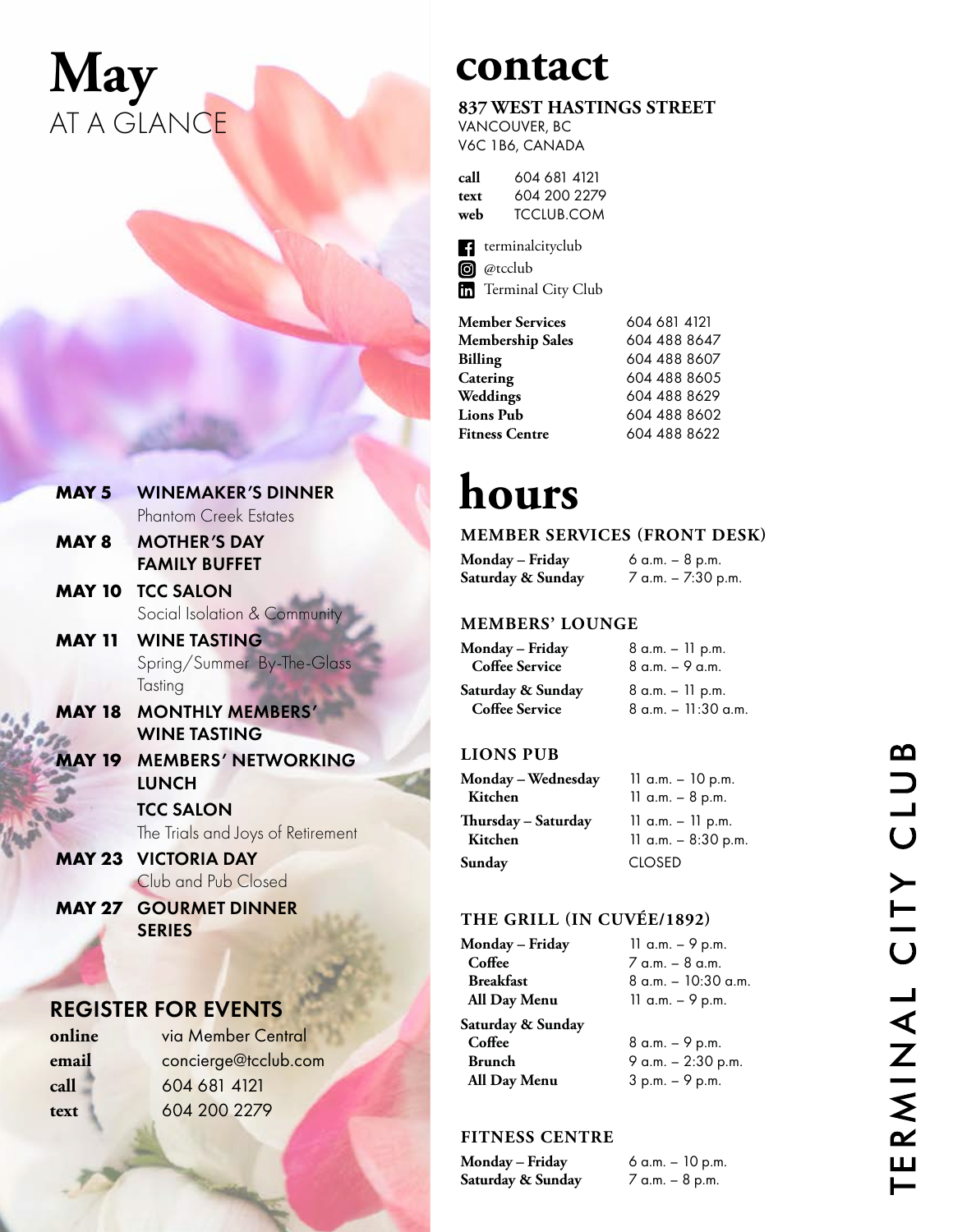

# **President's Letter** MAY 2022

# **Take our monthly member survey**

experience at the Club the best it can be! To complete the survey, here (digital copy only)



# **DEAR FELLOW MEMBERS,**

After what feels like an unusually cold and temperamental April, we arrive at spring's most optimistic month. It feels like anything can happen in May. Spring is our most reinvigorating season, and we are delighted to unveil our elegant new Grill restaurant to you later this month. Thank you, sincerely, for your patience. Now, we are amply rewarded with a handsome new space to enjoy and to share with our nearest and dearest. Our culinary team is also keen to find new inspiration and creative expression in the playground that is their expanded kitchen!

I have been a member for 30 years and, as many longstanding members know, the Grill has served us well since the tower opened in 1998. It's familiarity and consistency has been a strength, but this contemporary refresh is an upgrade that our members can be proud of. On behalf of our Board, staff, and members, I'd like to express my gratitude to Jennifer Kurtz (Kurtz Design), our general contractor BLT Construction, and its teams for their amazing work. I'd also like to thank Robert Pankhurst, TCC Director of Banquets, who helped manage the project. The space looks splendid and opening details will be shared soon. It is also my special honour to announce the Dr. Ignatius Cheung Room, a 14-person Chef's Table tucked behind the Grill restaurant. Our Board is proud to name this space after past president Dr. Ignatius Cheung; the Chef's Table will be available for your most special celebrations.

If you have not yet had the pleasure of booking a Bespoke Dinner Experience during the past two years, I encourage you contact reserve@tcclub.com to save your summer date soon. Depending on your creative vision, our culinary and beverage team will design a custom menu and drink pairing for you and your lucky guests for an evening to remember – we all have much to catch up on! Last month, I learned that a film-buff member celebrated his birthday with a spectacular movie-themed dinner, so I encourage you to get creative – our team will enjoy the challenge.

The Club, along with many in the Hospitality industry, has experienced a high turnover rate the past two years. To stay competitive and retain our people and high-quality of service you expect, effective June 2022, the Board has unanimously approved increasing our service charge from 17% to 20%. Non-member Catering service charge will now be 22%.

It's been heartening to see some of the Club's pre-pandemic vibrancy return over the past month. In April, we hosted our first Members' Wine Tasting in two years, welcoming more than 100 members and their guests to a launch of our new Club wines. Our sparkling, white, red, and rosé wines were made with care by Okanagan Crush Pad, and the accompanying labels – cheerful, expressive, and energetic – were designed by our own Marketing Coordinator, Josephine Ly.

As we make our return to a full events calendar, I encourage you to weigh in on the kinds of offerings you would like to see featured at your Club via this month's survey. We are proud to offer a diverse events calendar including unique dinner salons, riveting discussion groups, exclusive "liquid learning" opportunities, rewarding networking lunches, and engaging Gourmet Dinners. Still, there's more to come.

As the weather improves, I look forward to seeing you on a patio soon.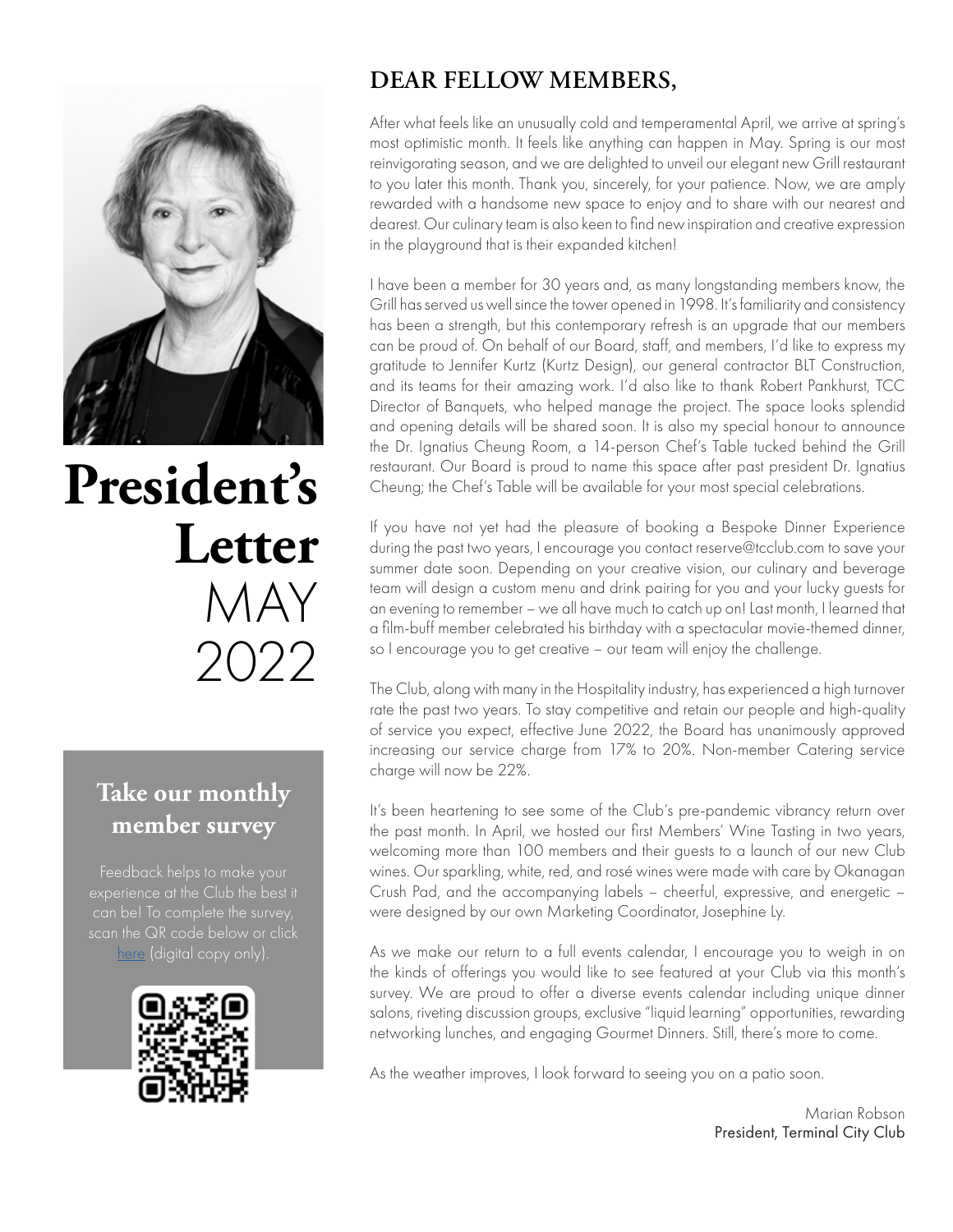# **Stay informed** AT THE CLUB

# **house rules reminder**

Please take a moment to review the following TCC House Rules:

# GUEST POLICY

Guests are welcome at the Club; however, members must be accompanying their guests throughout their visit. Members are responsible for ensuring that their guests respect the Club's dress code, phone policy, and House Rules.

# DRESS CODE

Unless otherwise specified, the Club, with the exception of the Fitness Centre, has a minimum dress code of smart casual. Smart casual includes collared shirts, golf shirts, blouses, knee-length shorts, khakis, and

solid-coloured denim. T-shirts without large logos or slogans are permitted provided they are worn with a sports jacket. All footwear must be clean and smart. All hats, runners, flipflops, and torn denim are not permitted.

## DEVICE POLICY

Text messaging and emailing is permitted but all ringtones and notifications must be set to silent. Talking on cellphones in the Club is prohibited except:

- lobby areas
- second floor hallway
- the Business Centre
- private function rooms
- •designated phone booth (second floor)



# **upcoming club** *&*  **outlet closures**

# VICTORIA DAY

The Club and Lions Pub will be closed on Monday, May 23 for Victoria Day.

### MOTHER'S DAY

Note that brunch service will be unavailable on Sunday, May 8 for our annual Mother's Day Brunch. Regular service will resume in the evening.

### **welcome to our newest members!**

We are excited to extend a very warm welcome to our Club and community to the following individuals:

Serj Abnoosi, Sylva Abnoosi F. Phillip Abrary Sheila Biggers Graeme Blaikie Paul Bouchard Daniele Chiodini Jeffrey Hobbs Sonia Hobbs Michael Jarvela Andrew Koppang Peter Kuo James Long Marlene Long Erin Mathany Frank Melo Mary Murray Lea Peterson Ian Sanderson Stephen Swatton Stephen Winstone John Wray Angela Wu Andreas Yuan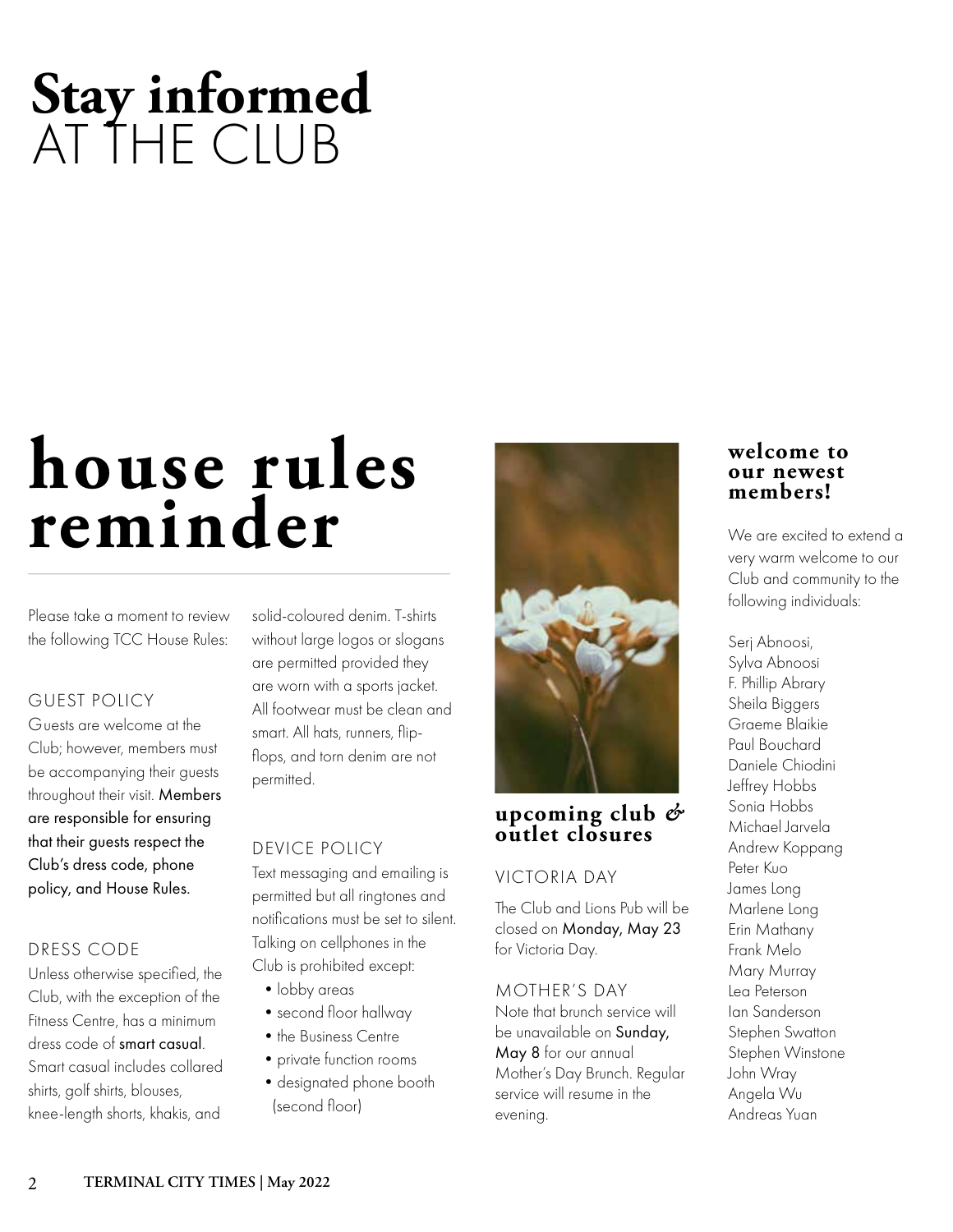# **zajac nights presents**





### TERMINAL CITY CLUB SATURDAY, JUNE 4

### *\$169 per person via EventBrite (QR code below)*

Take part in an elegant evening on Saturday, June 4 alongside community members, business leaders, and philanthropists in support of Summer Nights for Zajac Ranch.

Each room at Terminal City Club will be designed to reflect the full spectrum of summer abroad with exciting entertainment, decadent cuisine, and endless drinks (included in ticket cost). Guests will experience inspiring stories, musical performances, wine fairies, bid on silent auction items, and have the opportunity to experience unlimited cocktails, beer, wine and the cuisine of Terminal City Club set in food stations throughout the rooms.

All proceeds raised will benefit the Zajac Ranch for Children. Zajac Ranch is a fully inclusive summer camp where everything is accessible for children with medical conditions and disabilities.



## **may live music schedule**

THURSDAYS, FRIDAYS & SATURDAYS IN 1892  $6 - 9$  P.M.

| May 5  | Dave Martone    |
|--------|-----------------|
| May 6  | Olaf De Shield  |
| May 7  | Cassandra Maze  |
| May 12 | Julia Nicholson |
| May 13 | Olaf De Shield  |
| May 14 | Adam Thomas     |
| May 19 | Dave Martone    |
| May 20 | Neal Ryan       |
| May 21 | Adam Thomas     |
| May 26 | <b>TRD</b>      |
| May 27 | Tess Anderson   |
| May 28 | Neal Ryan       |





# new menus  $\mathscr{O}$ **patio season** LIONS PUB

A brand new drink list will be making its appearance in May, followed by a seasonal menu refresh - just in time for patio season! We've assembled a thoughtful selection of wines for our new Lions Pub Reserve list, new beers, and creative spiritless cocktails. Be sure to visit the pub and enjoy what's sure to be a lively summer patio season filled witih sunshine!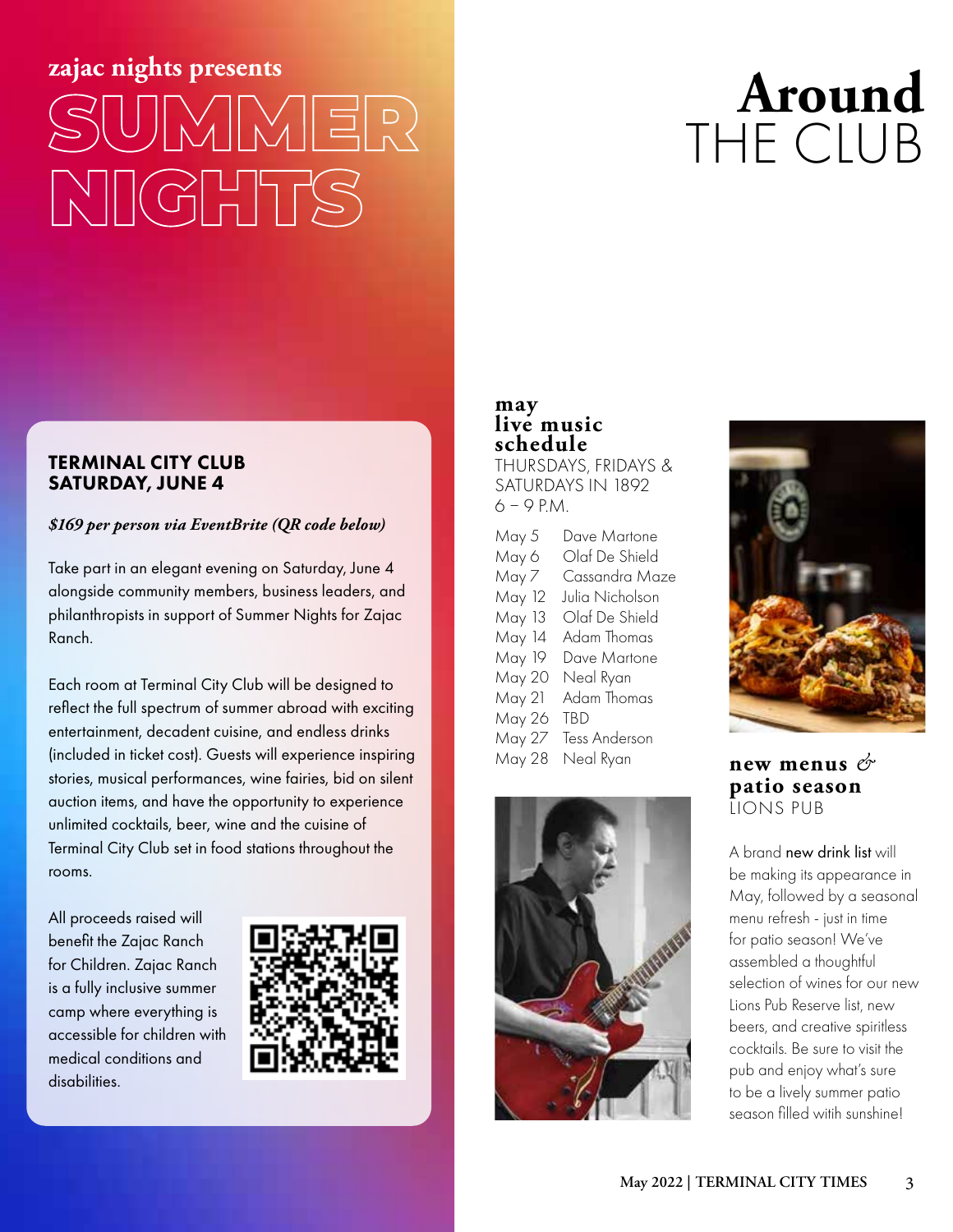# **May** AT THE CLUB



WINEMAKER'S DINNER **Phantom Creek Estates** THURSDAY, MAY 5  $6 - 9$  p.m. *\$175 + tax and service charge*

Phantom Creek Estates turned heads around the world when a stunning new winery sprung up on BC's most celebrated vineyard land a few years ago. Two legends of wine, Olivier Humbrecht from Alsace and Mark Beringer from California, brought stature, allure, and headlines when they joined the team at Phantom Creek. On May 5, Chief Winemaker Mark Beringer will join us for a sumptuous dinner and share a thrilling range of reds and whites from this unique, historic South Okanagan site. Come and learn why this member of the Napa Beringer dynasty is so enthusiastic about the wines he is making in our province. a big ticket price – but it'll be worth it.



# **Mother's Day Family Buffet** SUNDAY, MAY 8

10:30 a.m. | 11 a.m. | 12 noon

*Adults: \$95 + tax and service charge Children (4-12): \$40 + tax and service charge*

#### *\*Waitlist Only*

Join us on Mother's Day for a spectacular brunch buffet featuring dozens of decadent items ranging from traditional eggs benedict, fresh seafood, fresh salads, fruits and pastries to a never-ending dessert buffet. And don't forget to capture this special day with a family photo at the photo booth!



# TCC SALON **Social Isolation**  *&* **the Loss of Community** TUESDAY, MAY 10

 $6 - 9$  p.m.

### *Complimentary event with the purchase of dinner à la carte from the Grill.*

After 28 years as CEO of United Way & Big Brothers Big Sisters of Canada, Michael McKnight has seen many communities evolve. Whether it's technology, changing social and personal norms, or fluid migration - it's undeniable that a different understanding of community is emerging. So how do we engage with this new community model without leaving others behind?



# WINE TASTING **Spring/Summer By-The-Glass Selections**

WEDNESDAY, MAY 11 4:30 – 6 p.m.

#### *\$20 per person + tax*

It's our semi-annual BTG Makeover! Join us in Cuvée and get to know our new seasonal list of Wines By The Glass. Our Wine Director DJ Kearney will pour tasters, tell stories and suggest pairings in a casual, un-fussy tasting.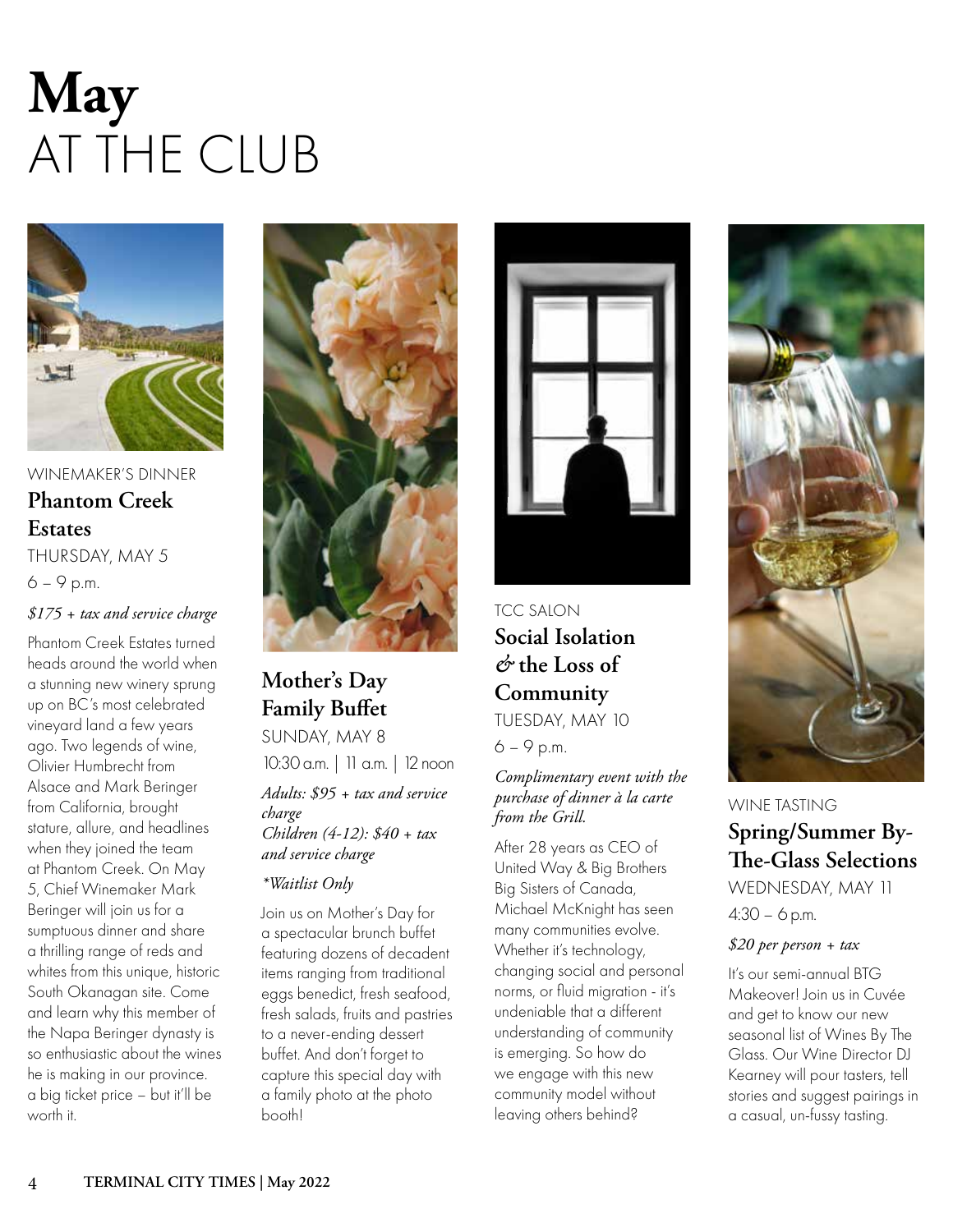# **May** AT THE CLUB



FOR OUR MEMBERS **Members' Monthly Wine Tasting**  WEDNESDAY, MAY 18 5 – 6:30 p.m

*\$10 per person + tax & service change \*Registration required*

Sample a suite of special wines and enjoy live music. This is a member favourite that we are thrilled to bring back to our regular programming. Bring a friend or fly solo and enjoy this wonderful opportunity to meet and mingle with other members and guests.



MEMBERS ONLY **Networking Lunch** THURSDAY, MAY 19 12 noon – 1:30 p.m.

### *Complimentary event with the purchase of lunch à la carte from the Grill.*

Join the city's entrepreneurs, executives, and business and community leaders over a power lunch every third Thursday. This is a terrific opportunity to meet and mingle with other members representing diverse industries.



TCC SALON **The Trials** *&* **Joys of Retirement** THURSDAY, MAY 19 6 – 9 p.m.

*Complimentary event with the purchase of dinner à la carte from the Grill.*

Retirement means the end of Zoom meetings, office politics, deadlines, and work. But leisure and relaxation do not equal fulfilment. Retirement can trigger anxiety and questions about identity and purpose, particularly as advancements in health mean we're living even longer. Join Dr. Stephen Tredwell, retired orthopaedic surgeon and Professor Emeritus at UBC, in this discussion on mapping out a fulfilling retirement.



**Gourmet Dinner Series** FRIDAY, MAY 27

6 p.m

*\$95 per person + tax & service charge (optional wine pairings available for purchase)*

Join us this month, as Executive Chef Dan Creyke takes you on a splendid themed culinary journey. These dishes are sure to impress, especially when paired with the brilliant selections artfully chosen by Wine Director DJ Kearney.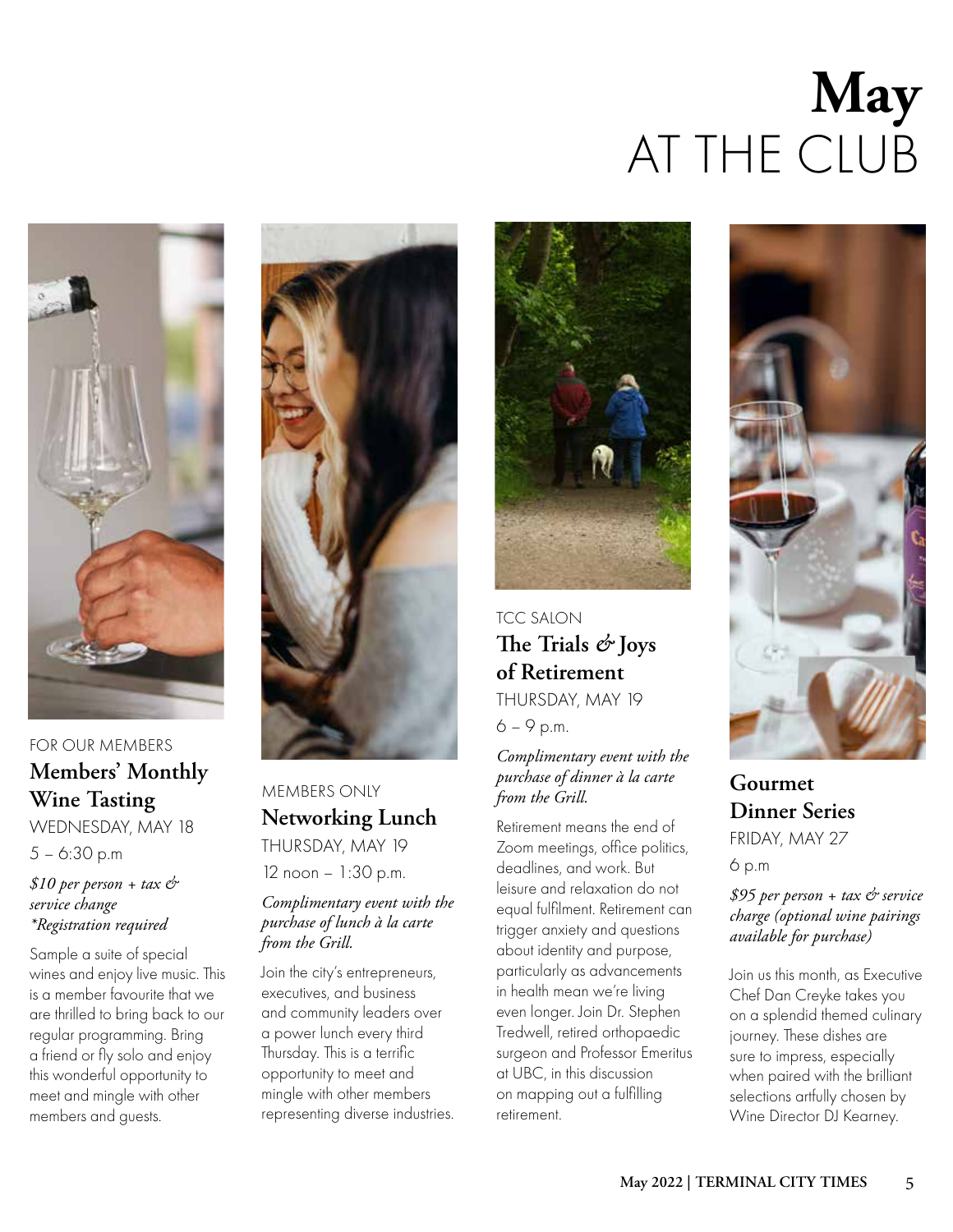

# WINE LOCKER CLUB **May Wine Collections**

Your Club wine pros DJ Kearney and Owen Stuart have curated an exciting collection of bottles from around the globe so that you are never short of an enticing pour for all occasions. Each set offers diversity and value, and will always include an outside-the-box 'discovery' bottle. Naturally these wines are neither mainstream nor widely available, adding cachet to your locker trove. You'll look like a pro and delight all who are lucky enough to sit at your table! This is a quarterly offering, and the next compilation will be available in September 2022.

# **SIGN UP**

You may choose a mixed selection of white/pink and reds, or a red-only line-up (or how about both?!). There are just 24 of these offerings available, so please email wine@tcclub.com to secure yours. The cost is \$275 (plus tax and service charge) for each sixbottle collection.

# **MIXED COLLECTION**

Six wines from Germany, Austria, France, Spain and New Zealand

- dry, layered pinot blanc from steep, slatey slopes in Germany's Mosel Valley
- •super natural white blend from one of Austria's fanatical, mad genius winemakers
- •silky, mineral-drenched Provençal Rosé from a revered Cru Classé estate
- •swanky red blend from the acknowledged superstar of Spain's celebrated Priorat region
- •Hawke's Bay in New Zealand makes shockingly good syrah, and this wine proves it!
- •lush fruit and crushed rocks collide in a swashbuckling red blend from the foothills of Mt. Ventoux

# **RED COLLECTION**

Features six wines from Argentina, France, Austria and California

- •summer is coming and it's time to get into juicy, peppery, chillable zweigelt
- this concrete-egg fermented pinot noir from Argentina channels Burgundy in spirit
- •think Sancerre only makes sauvignon blanc? Not so, there is killer pinot also!
- aristocratic Right Bank Bordeaux blend made by the wine team at Château Haut Brion is both aristocratic & delectable
- •this suave Argentine Malbec made the *Wine Spectator* Top 100
- a lithe, micro-production Sonoma gamay from one of California's most exciting estates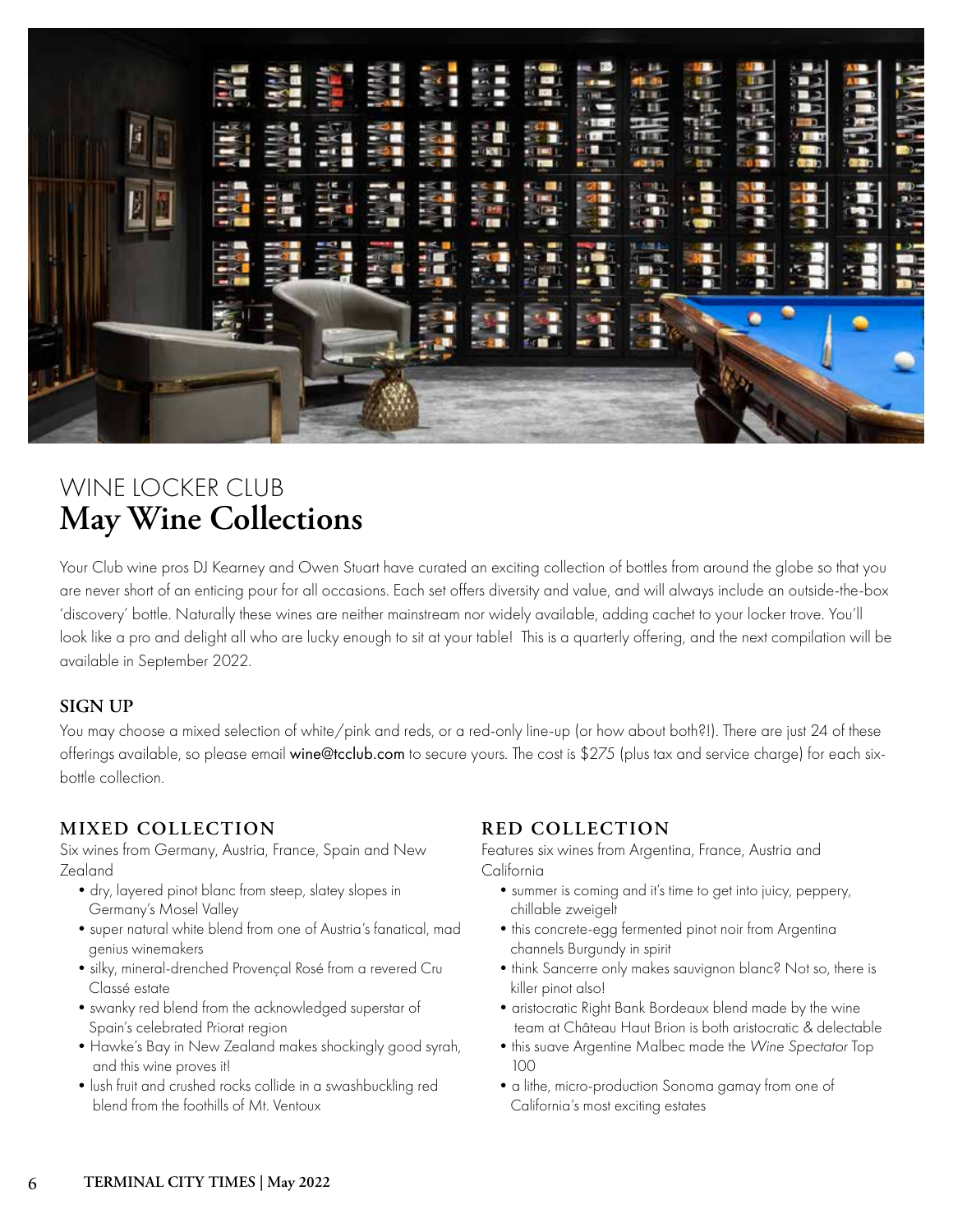# **Liquid** ASSETS



# **PARÉS BALTÀ CAVA PINK BRUT NV** — **PENEDES, SPAIN** *\$48*

We love this sophisticated sparkler from one of Spain's most revered Cava estates. Made from the typical white cava grapes parellada and macabeo but the inclusion of garnacha gives it a glowing pink hue and plenty of strawberry and raspberry flavours. Bony dry and intense with a toasted pastry finish, it's a pretty (and pretty serious!) patio sip. Best yet, the vines are lovingly farmed organically and biodynamically, the fermentation is wild, and minimal sulphur is used. A true wine of the moment.



# **PIERRE GIRARDIN ÉCLAT DE CALCAIRE BOURGOGNE PINOT NOIR 2018 - BOURGOGNE, FRANCE** *\$88*

Pierre-Vincent grew up learning in the cellar of his father, Vincent Girardin, from a very young age. When Vincent Girardin sold his domaine in 2011, he made sure to keep 4.5 hectares of his best sites to one day pass on to his son. In 2017, Pierre-Vincent made his first vintage and announced himself as a rising talent in Burgundy. Now only 26, this 13th generation winemaker is both ambitious and preternaturally talented. The organic fruit for his fragrant and minerally Bourgogne rouge comes from Vosne-Romanée and sees a year in oak, but just 10% new. You'll see what all the fuss is about…



# **SCREAMING EAGLE 2019** — **NAPA VALLEY, CALIFORNIA** *\$5000*

In a realm of its own, this is among the most sought-after wines in the world. Perfection defines this cult wine: from the magical Silverado Trail property, impossibly complex soils, impeccable vineyards, varied oak barrels, and the brilliant hands making the wine, Screaming Eagle is truly sublime and extremely scarce. We have secured a 3-bottle case of the 2019, resplendent with 100 perfect points. Recently spotted on a shelf in California for \$4,800 USD, remember that there is a virtually endless wait list. Here is your chance.

*Please note that the Screaming Eagle is strictly first come, first served.* 

# SPRING / SUMMER **BY-THE-GLASS WINE TASTING**

WEDNESDAY, MAY 11| 4:30 - 6 P.M. *\$20 plus tax per person - registration is strongly recommended.* 

It's our semi-annual BTG Makeover! Join us in Cuvée and get to know our new seasonal list of Wines By The Glass. Our Wine Director, DJ Kearney, will pour tasters, tell stories and suggest pairings in a casual, un-fussy tasting. Register through Member Central or contact concierge@tcclub.com.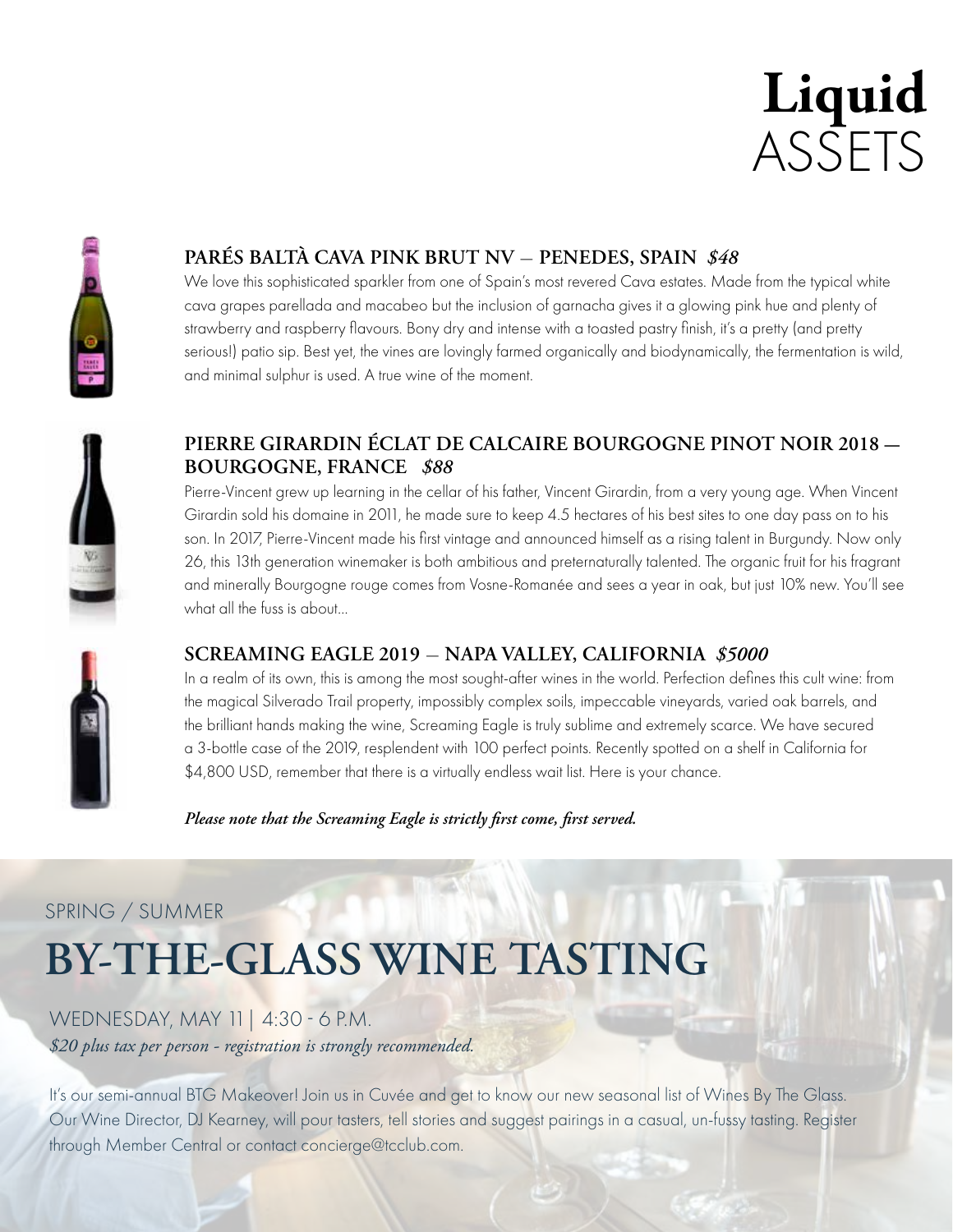# **Member of the Month** CHRISTINE GIRODAT

Given her parents' respective careers, the obvious direction for Christine Girodat was business or finance. Dad ran his own business, that he began from a briefcase and grew into a successful company. Mom had a long career in banking. Both parents led by example with strong family values. Their hard work, dedication and unwavering support of family, friends and community provided a solid foundation for Christine and her siblings.

"I had the opportunity to work with my dad for many years while attending school. I truly admired the work he did every day and enjoyed working alongside him and his exceptional team." Interesting enough, Christine chose music. "I grew up in Kitchener-Waterloo, well truly 'Waterloo'. I was fortunate to be involved in sports, music and had a passion for learning. That, coupled with talented mentors, set the stage."

After finishing high school in Waterloo, Christine went to the University of Western Ontario in London, where she graduated with an honors degree in Music Education. She then went on to obtain a second degree, a Bachelor's of Education and embarked upon a successful career in Ontario teaching music, math, and business. Unfortunately, her career in education was cut short for health reasons. The symptoms from Juvenile Rheumatoid Arthritis made playing, and ultimately teaching, more and more difficult.

Shortly after Christine's difficult decision to leave teaching, she met a woman who suggested she consider a career in banking. "I started my career in banking as an account manager almost 20 years ago and I have found the journey to be very rewarding. I consider myself a life-long learner and the opportunity to tap into my education and experience, earn my PFP and take on many different roles within the bank has been exceptional."

As Christine's career continued, it felt like those influences in her life — her father's business acumen, her mother's own successful career, as well as her own work in business and education — were now catapulting her into new and exciting opportunities.

In 2006, Christine made the move to Vancouver to join her husband, Jason who had accepted a job offer. Leaving friends and family was not easy, she says. "Yet, it was such an amazing opportunity and we knew it would be a great experience." With the move came opportunities for Christine to take on new

roles in leadership, private banking and most recently with the commercial team based here in Vancouver. "I truly enjoy what I do. We have a fantastic team, and we have the privilege of working with outstanding clients."

Christine has also kept her focus on family, friends, and community. One of the ways she gives back is through volunteering. The list of



organizations that have benefited from her time and expertise include Junior Achievement, RBC Race for the Kids, BC Cancer Society, RMHBC and BC Women's Health Foundation.

"Jason and I settled into life in B.C. quite well and enjoy all that this beautiful province has to offer." Christine joined the Terminal City Club 15 years ago. "When Jason and I moved here it was just the two of us, so the club has been a special setting for us to enjoy. We have met so many wonderful people and we are truly grateful for the friends we have in our lives. The staff are amazing and my favourite way to enjoy the club is on a Sunday in the summer. We start in the gym, followed by a lovely brunch on the patio. We are fortunate to have such a beautiful location."

Covid has moved her exercise to outdoor options including walking the seawall daily. "As long as I can get outside, I am happy, whether that be walking, hiking, biking or skiing, these are many of the activities Jason and I enjoy."

Time with Jason is most important, says Christine, whether it's a dinner out, a shared bottle of wine, or exploring new and exciting places as they travel. Some of their favourite destinations include France, Greece, Italy, and Ireland.

"Living a distance from Waterloo, we often will pick a destination with the goal that my family can come together and use these special trips as an extended opportunity to reconnect.

Christine says that she and Jason look forward to their next adventure abroad.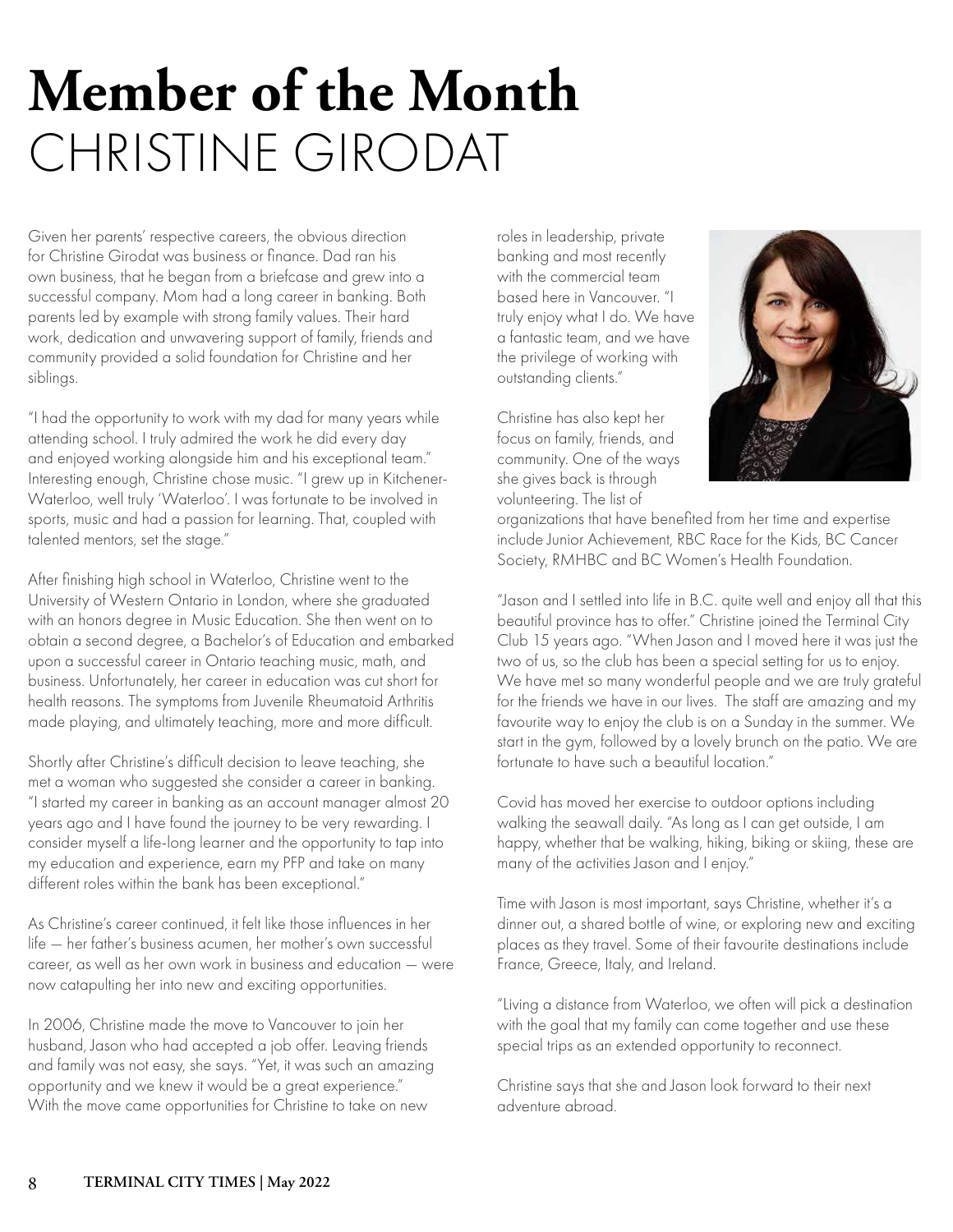# **Have You** HEARD?



# **SIDE HUSTLE HERO**

### JOAN POSIVY

Joan Posivy is launching a new podcast called Side Hustle Hero on June 21. Each episode will feature insights from an experienced entrepreneur who will share what's worked and what hasn't. Do you have a side hustle success story to share? Contact Joan at joan@posivy.com.

Joan found early success at a Canadian financial institution before pivoting and opening a self-storage facility to generate passive income while crafting her voice in the personal development industry. Soon she was getting hired as a coach and speaker, and in 2015 she published *The Way Success Works: How to Decide, Believe, and Begin Your Best Life*.



# **WELCOME TO THE WORLD BABY WU** JEREMY WU

TCC Member Services Lead Jeremy Wu welcomed the newest addition to his family last month. We can't wait to meet Hailey Wu, and wish Jeremy and his family all the best while they settle in with this new addition!

*- Do you have news to share? Contact Amanda Jun, Club Relationship Manager, at ajun@tcclub.com.*

# GET A HEAD START *&* **Plan a** *Summer Sipper***!**

The big summer holidays are just around the corner, so if you've got an event or big celebration in mind, now is the time to get in touch with our Catering team! This summer is primed to be an excellent opportunity to plan a get together with everyone you've waited patiently to celebrate with.

Contact: catering@tcclub.com.

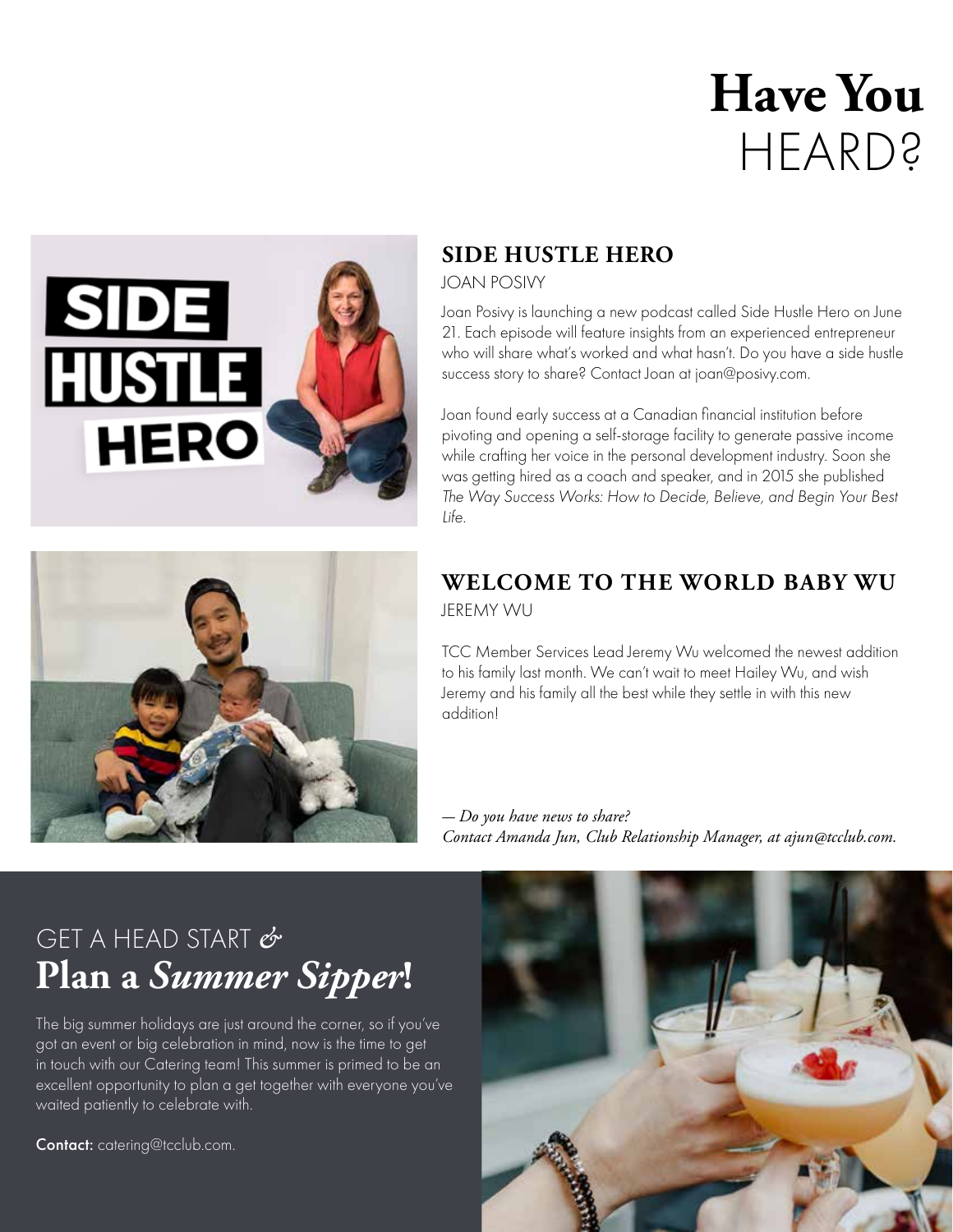# TELUS HEALTH CARE COLUMN

# **How diet can support your immune system.**

### A LOOK INTO THE IMMUNE SYSTEM

Our immune system protects our bodies from invaders such as bacteria, viruses, and toxins. Our first line of defense is the innate immune system. This include barriers such as the skin, mucous membranes, stomach acid, enzymes, and cells to fight off harmful germs, parasites or cells (ie. cancer). From the moment you are born, your innate immune system is active. Our acquired immune system learns to recognize foreign substances and is responsible for creating antibodies and immune cells to attack invaders. Immunizations train the system to create antibodies to protect from these harmful invaders

### WHAT FACTORS DECREASE THE IMMUNE SYSTEM?

- 1. Lifestyle factors such as poor diet, lack of sleep, and stress
- 2. Chronic disease (such as uncontrolled diabetes, cancer, gastrointestinal conditions, and HIV)
- 3. Environmental toxins (ie. air pollution, smoking, alcohol)
- 4. Aging

NUTRITION & LIFESTYLE GOALS TO SUPPORT THE IMMUNE SYSTEM Having a balanced nourishing diet supports all cells, not only immune cells. There are no quick fixes or specific foods that offer specific protection, but certain behaviours and patterns can help prepare your body for invaders and inflammation in the body.

- 1. Limit ultra-processed foods (ie. soda, candies, cold cuts, fast food, packaged cookies, cakes and salty snacks)
- 2. Limit refined sugars (sweetened beverages, flavored yogurts, high sugar cereals, granola and bars, candy and baked goods). Aim for 10g or less of sugar per serving for yogurt, cereals and cereal bars.
- 3. Consistent sleep schedule with 7-9 hrs of sleep per night
- 4. Staying regularly active
- 5. Foods rich in the following nutrients: vitamin A, C, E, D, zinc, selenium, iron, and protein

### BOTTOM LINE

Overall, there is still more research to be done to determine how diet may help or harm the immune system, but there is a clear connection between dietary choices and overall health. A diet rich in whole foods such as vegetables, fruits, nuts/ seeds, legumes, and lean proteins, and low in ultra-processed foods can help prevent chronic disease and support a healthy immune system.

> *To learn more, visit telushealth.com/carecentres or email: tia.young@telus.com.*



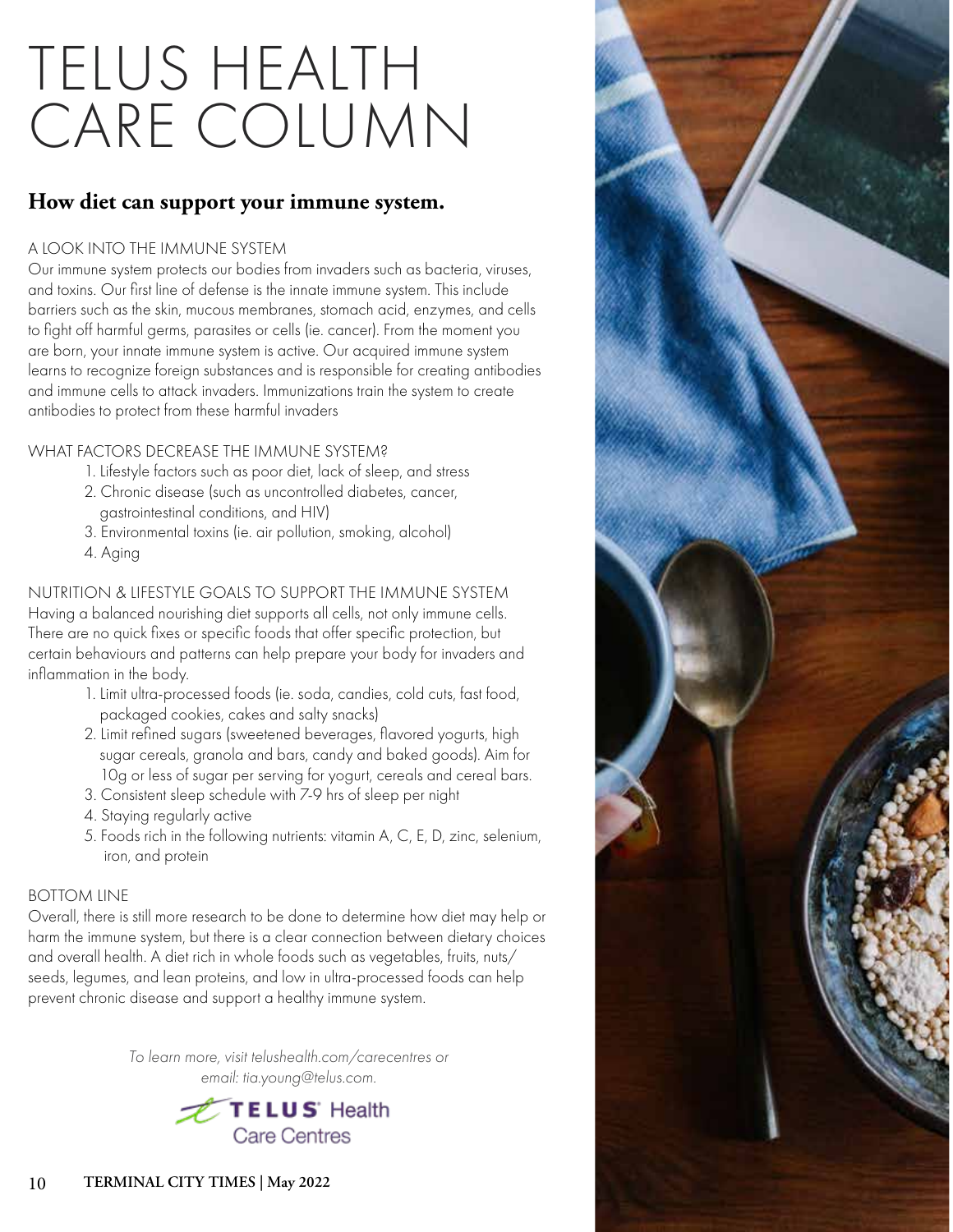

# **Focus** ON FITNESS

# **HOURS**

**WEEKDAYS** 6 a.m. - 10 p.m. **WEEKENDS** 7 a.m. - 8 p.m.

# **CLOSURES**

**MAY 23** Victoria Day

**JUNE 4** Closing at 5 p.m.

# **POLICIES**

### **SWIMMING POOL AREA**

Full body showers are mandatory before entering the swimming pool.

### **EXERCISE ROOM**

Please continue to sanitize gym equipment before and after use.

## **GUEST POLICY**

The Fitness Centre guest fee of \$25 will be waived on weekends for the spouse or common-law partner of a member. Guest fees are also waived for members' children and grandchildren under the age of 19. Members will be limited to six guests per visit. Non-member guests must always be accompanied by a member.

# **JUNIOR SWIM & SQUASH PROGRAMS**

Junior group and private lessons are available for kids aged 3+ (swim) and 6-15 (squash). Our spring group swim/squash cycle is currently in-progress, but if you are interested in learning more or in enrollment for the next cycle, please visit the Fitness Centre front desk.



## **KIDS SWIM: STROKE IMPROVEMENT Fridays, 4–5 p.m. | May 6 - June 10 (5 lessons) | \$150 plus gst**

Coach John Ryan will be running an intermediate level swim class on stroke improvement this Spring for our junior swimmers! This is an excellent opportunity to help aquatic loving kids refine and improve their skills.

#### **Registration Requirements**

Please note that kids must be 8+ and able to swim one length of a pool (25m) with a front crawl stroke, non-stop.

Visit the Fitness Centre Front Desk for more information or to register.

# **JUNIOR PRIVATE LESSONS**

Private lessons are available upon request. Please contact the following trainers via the Fitness Centre Front Desk.

SWIM John Ryan SQUASH Barry Gifford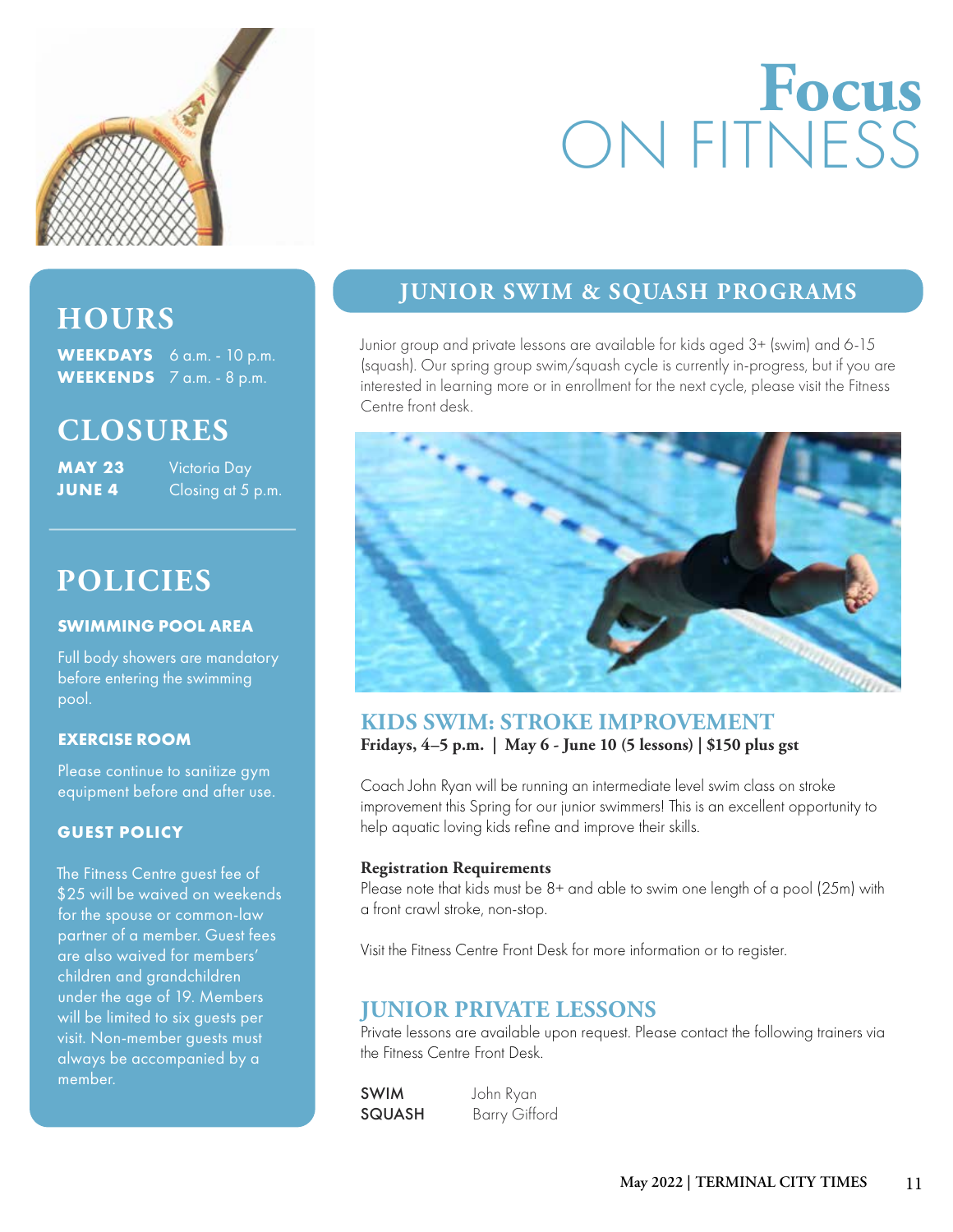# **SWIM**

## ADULT SWIM TIME

During Adult Swim time, only adults will be permitted in the pool area:

WEEKDAYS  $6 - 9$  a.m. WEEKENDS  $7 - 9$  a.m.

# **SQUASH**

# COURT BOOKINGS

Squash bookings are available through sportyhq.com. New users: please contact the Fitness Centre front desk for registration.

# **RACQUET** RE-STRINGING

Strings tend to lose tension over a period of six to eight months; and with a new restring, your shots will have more control and spring in them. See the Fitness Centre front desk for more information.

# SQUASH SOCIAL

#### **Thursdays, 4–6 p.m.**

This is a great opportunity for people who enjoy playing socially and want to meet new players. Post-game beverages and food always follows at Lions Pub.

# SQUASH DRILLS

### **Saturdays, 10–11 a.m. | \$25**

For intermediate/advanced Vancouver Squash League players. To register, contact Barry for placement prior to 8 p.m., Fridays.

# FREE BEGINNERS CLINIC

## **Second Wednesday of each month May 11, 5–6 p.m.**

Learn the basics of squash in a fun environment! Contact the Fitness Centre front desk prior to 8 p.m. on Mondays to register.



# **TRAIN**

# SQUASH LESSONS WITH BARRY GIFFORD

Are you ready to take your game to the next level? Try a private or partner lesson on Wednesdays, Thursdays, or Saturdays (other days upon request).

# PRIVATE SWIM LESSONS WITH JOHN RYAN

John Ryan has taught beginners, Masters and Triathlete-swimmers to reach their goals over his 20+ years coaching. Regardless of your skill level, John can help you improve your technique and stamina, learn new techniques, and gain confidence and ease in the water!

# MILFIT PERSONAL TRAINING

MilFit personal training focuses on private one-on-one session designed entirely on your needs to make sure you reach your health and fitness goals safely and effectively. Whether you are new to fitness or an athlete, our team of professional and experienced Certified Personal Trainers well set you up with targetted programs specific to you.

# PRIVATE PILATES WITH ZORICA

Zorica provides Pilates based movement therapy for clients seeking customized training to re-educate and empower themselves towards pain free movement patterns, as a BASI® certified Pilates Instructor with eight years of devoted intense study with master teacher's.

Personalized Programs

- Restorative/Conditioning Exercises for specific needs
- Stretching for Functional Movements
- Alignment and Corrective Exercises for mature population (osteoporosis, scoliosis) Availability, Monday to Friday, 1-4 p.m.

If you are interested in scheduling private lessons with any of our experienced trainers, visit us at the Fitness Centre front desk.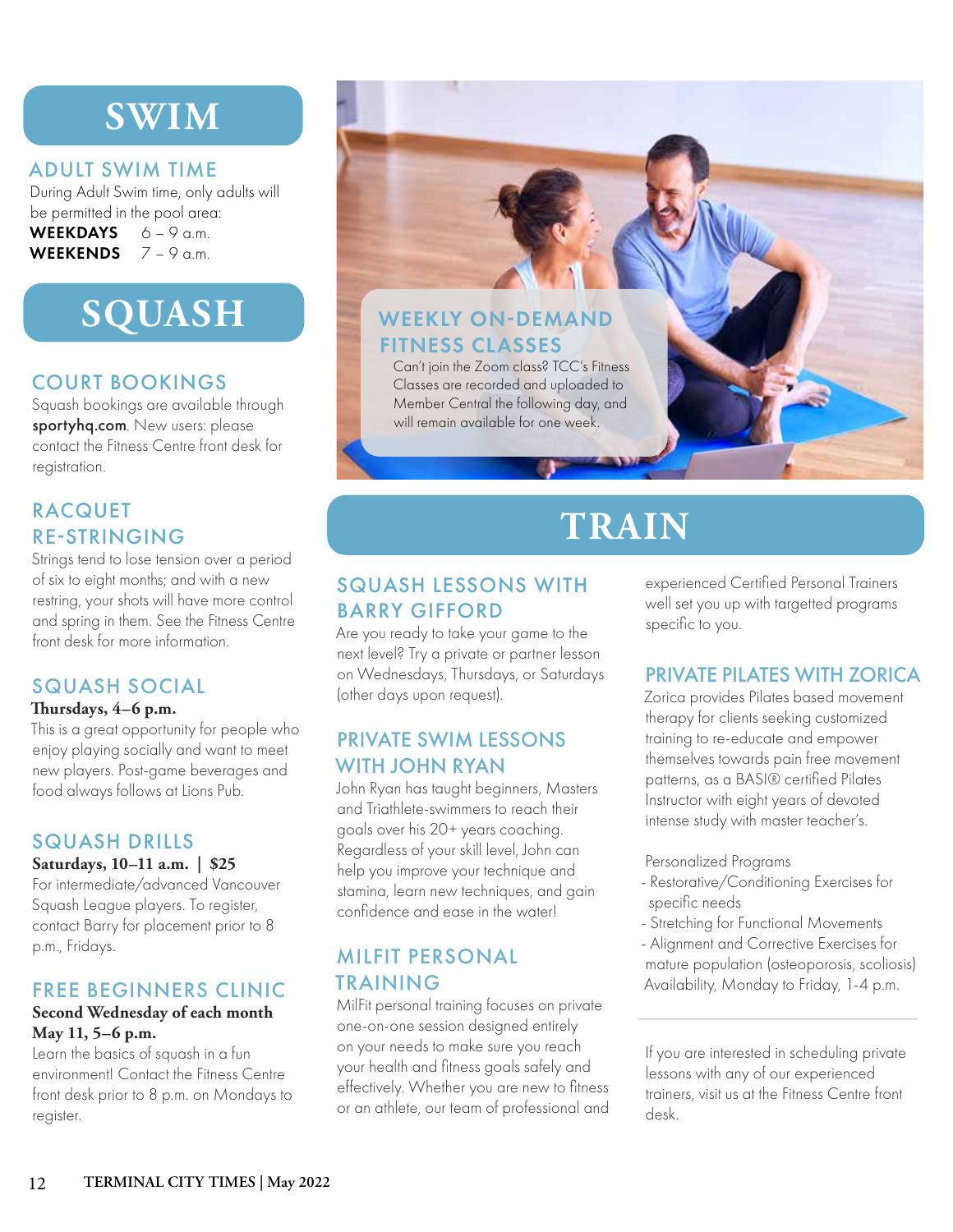# **SCHEDULE**

|              | <b>MONDAY</b>      | <b>TUESDAY</b>              | WEDNESDAY                              | <b>THURSDAY</b>                     | <b>FRIDAY</b>     | SATURDAY                             |
|--------------|--------------------|-----------------------------|----------------------------------------|-------------------------------------|-------------------|--------------------------------------|
| 7 a.m.       |                    | <b>VINYASA</b>              | <b>MAT PILATES</b>                     | <b>POWER FLOW</b>                   |                   |                                      |
| $7:15$ a.m.  |                    | <b>YOGA</b><br><b>WITH</b>  | <b>WITH</b><br><b>ZORICA</b>           | <b>YOGA WITH</b><br><b>VANESSA</b>  |                   |                                      |
| 7:30 a.m.    |                    | <b>CLARE</b>                |                                        |                                     |                   |                                      |
| 8 a.m.       |                    |                             |                                        |                                     |                   |                                      |
| 9 a.m.       |                    |                             | <b>CARDIO</b>                          | <b>SCULPT &amp;</b>                 | <b>PURE CORE</b>  | <b>F.I.T.</b>                        |
| $9:15$ a.m.  |                    |                             | <b>KICKBOXING</b><br><b>WITH LEILA</b> | <b>STRETCH</b><br><b>WITH LEILA</b> | <b>WITH LEILA</b> | <b>STRENGTH</b><br><b>WITH LEILA</b> |
| $9:30$ a.m.  |                    |                             |                                        |                                     |                   |                                      |
| $10$ a.m.    |                    |                             |                                        |                                     |                   |                                      |
| 12 p.m.      | <b>F.I.T. WITH</b> | <b>CARDIO</b>               |                                        |                                     |                   |                                      |
| $12:15$ p.m. | <b>VANESSA</b>     | & CORE<br><b>WITH LEILA</b> |                                        |                                     |                   |                                      |
| 12:30 p.m.   |                    |                             |                                        |                                     |                   |                                      |

#### F.I.T. WITH VANESSA **Mondays, 12 noon – 1 p.m.**

This functional circuit training class utilizes your own body weight to increase muscular strength, improve cardiovascular endurance and burn calories.

#### VINYASA YOGA WITH CLARE **Tuesdays, 7 – 8 a.m.**

Vinyasa Yoga is an active, flowing style of yoga proven to improve strength, balance, and flexibility. This is an all-levels class, with options provided to ensure all participants feel challenged and successful.

### CARDIO & CORE WITH LEILA **Tuesdays, 12 noon – 1 p.m.**

Stand straighter, walk taller, and move better when you commit to this class! Full-body cardio sculpting moves are followed by a variety of exercises that improve strength and stability.

#### MAT PILATES WITH ZORICA **Wednesdays, 7 – 8 a.m.**

Zorica Jovic is a BASI®-certified Pilates Instructor and an awardwinning gymnast. Pilates hits both large and small muscle groups, giving added strength and improved mobility. Private classes with Zorica are also available.

#### CARDIO KICKBOXING WITH LEILA **Wednesdays, 9 – 10 a.m.**

This fun, non-contact workout utilizes boxing skills and drills to engage every muscle group in your body. Increase your cardiovascular endurance, power and stamina. You'll feel it the next day!

### POWER FLOW YOGA WITH VANESSA **Thursdays, 7 – 8 a.m.**

Power Flow is a vigorous, athletic approach to yoga and an excellent complement to any sport. Improve muscle tone, strength, flexibility, and balance.

#### SCULPT & STRETCH WITH LEILA **Thursdays, 9 – 10 a.m.**

This low-intensity class utilizes controlled, non-impact body weight movements focusing on posture, alignment, flexibility, and mobility. Sculpt & Stretch is perfect if you are nursing an injury, tight from your sport, or just sore from being active.

#### PURE CORE WITH LEILA **Fridays, 9 – 10 a.m.**

Strengthen and tone your entire midsection. Pure Core exercises focus on improving back strength, spine stability, enhancing abdominal definition, and leaning your waistline.

#### F.I.T. WITH STRENGTH WITH LEILA **Saturdays, 9 – 10 a.m.**

Start your weekend right with this high energy full-body intensity training (F.I.T.) class. Increase strength, improve endurance and burn calories. You will be able to incorporate added resistance to any of the exercises or simply use your own body weight.

### **Class Legend:**

### **ZOOM IN-PERSON**